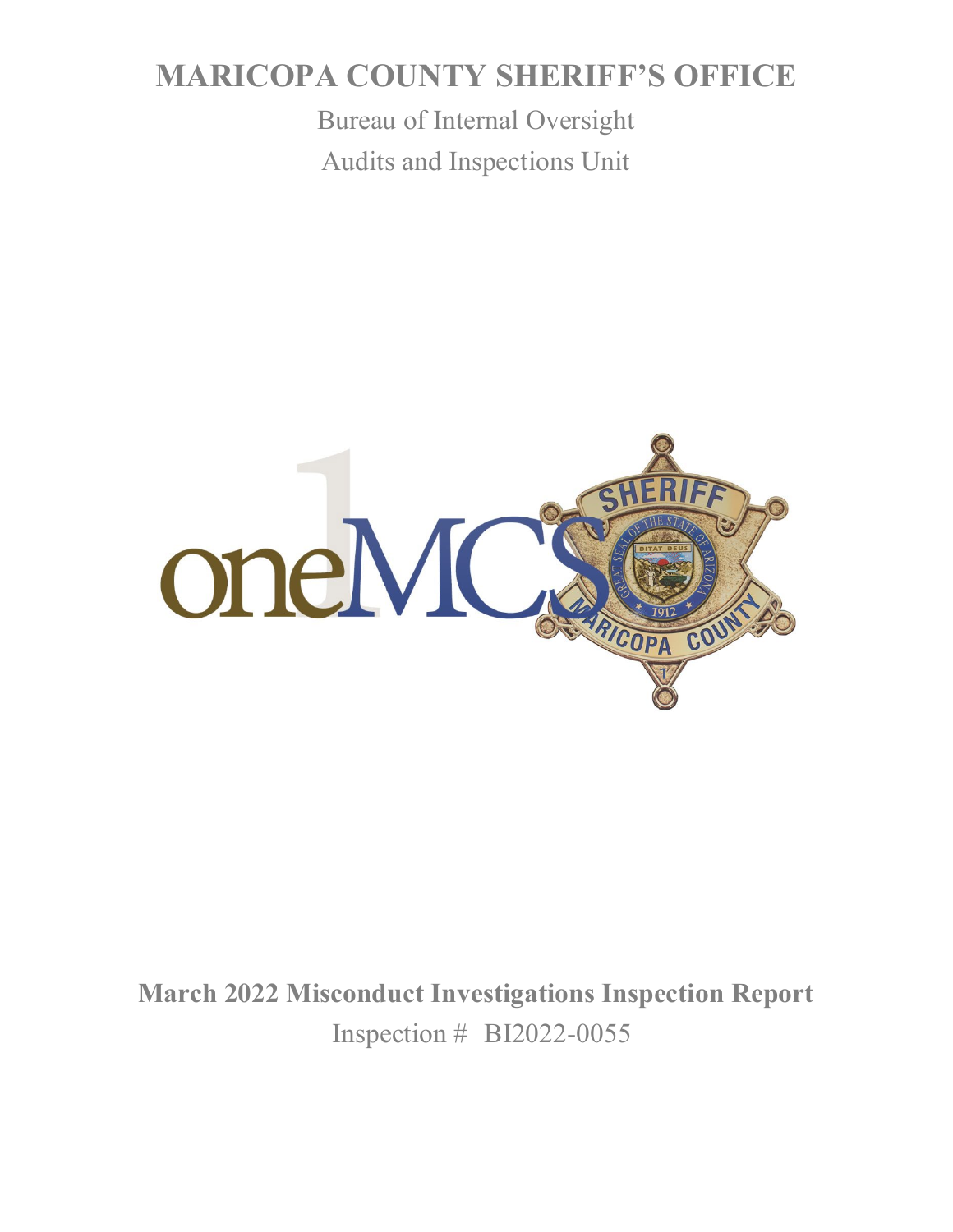The Bureau of Internal Oversight's (BIO) Audits and Inspections Unit (AIU) will conduct Misconduct Investigations inspections monthly. The purpose of the inspection is to ensure compliance with Office policies and to promote proper supervision. To achieve this, inspectors will select for review all Misconduct Investigations that were initiated after November 1, 2017, and completed during the month being analyzed. To ensure consistent inspections, the *Misconduct Investigation Matrix* developed by the AIU will be utilized.

## **Compliance Objectives:**

The compliance objectives for this inspection are contained within each of the included tables.

## **Criteria:**

MCSO Policy GC-4, *Employee Performance Appraisals* MCSO Policy GC-12, *Hiring, and Promotional Procedures* MCSO Policy GC-17, *Employee Disciplinary Procedures* MCSO Policy GH-2, *Internal Investigations* MCSO Policy GH-4, *Bureau of Internal Oversight* MCSO Policy GI-4, *Calls for Service*

#### **Conditions:**

A review of the IAPro records revealed that a total of 41 administrative misconduct investigations were started on or after November 1, 2017, and were closed during the month of March 2022. A list of these investigations was provided to the Monitor team. A randomly selected proportionate sample, consisting of 12 investigations, was provided to AIU for inspection. Of the sample provided for inspection, 4 investigations were completed by *Sworn Supervisors* assigned to the Divisions/Districts, 1 investigation was completed by *Sworn Supervisors* assigned to the Professional Standards Bureau (PSB), 6 investigations were completed by *Detention Supervisors* assigned to the PSB, and 1 investigation was completed by *Civilian Investigators* assigned to the PSB.

#### **Inspection results for the 4 Misconduct Investigations conducted by Sworn Supervisors at the Division/District**

| <b>Compliance Objectives</b>                                                                                                                                                                                               | <b>Total</b><br><b>Inspected</b> | In<br>Compliance | Not in<br>Compliance | Compliance<br>Rate |
|----------------------------------------------------------------------------------------------------------------------------------------------------------------------------------------------------------------------------|----------------------------------|------------------|----------------------|--------------------|
| Determine if complaint notification procedures were followed                                                                                                                                                               | 4                                |                  |                      | $100\%$            |
| Verify complaint was assigned a unique identifier                                                                                                                                                                          | 4                                | 4                | $\Omega$             | $100\%$            |
| Verify investigation assignment protocols were followed, such as<br>serious or criminal misconduct being investigated outside of the<br>Professional Standards Bureau                                                      | 4                                | 4                | $\Omega$             | $100\%$            |
| Verify deadlines were met                                                                                                                                                                                                  | $\overline{4}$                   | 4                | $\Omega$             | $100\%$            |
| Verify investigator who conducted the investigation received<br>required misconduct investigation training                                                                                                                 | 4                                | 4                | $\Omega$             | $100\%$            |
| Determine if an investigation was conducted by an employee with a<br>history of multiple sustained misconduct allegations, or one<br>sustained allegation of a Category 6 offense from the MCSO's<br>disciplinary matrices | $\overline{4}$                   | 4                | $\theta$             | 100%               |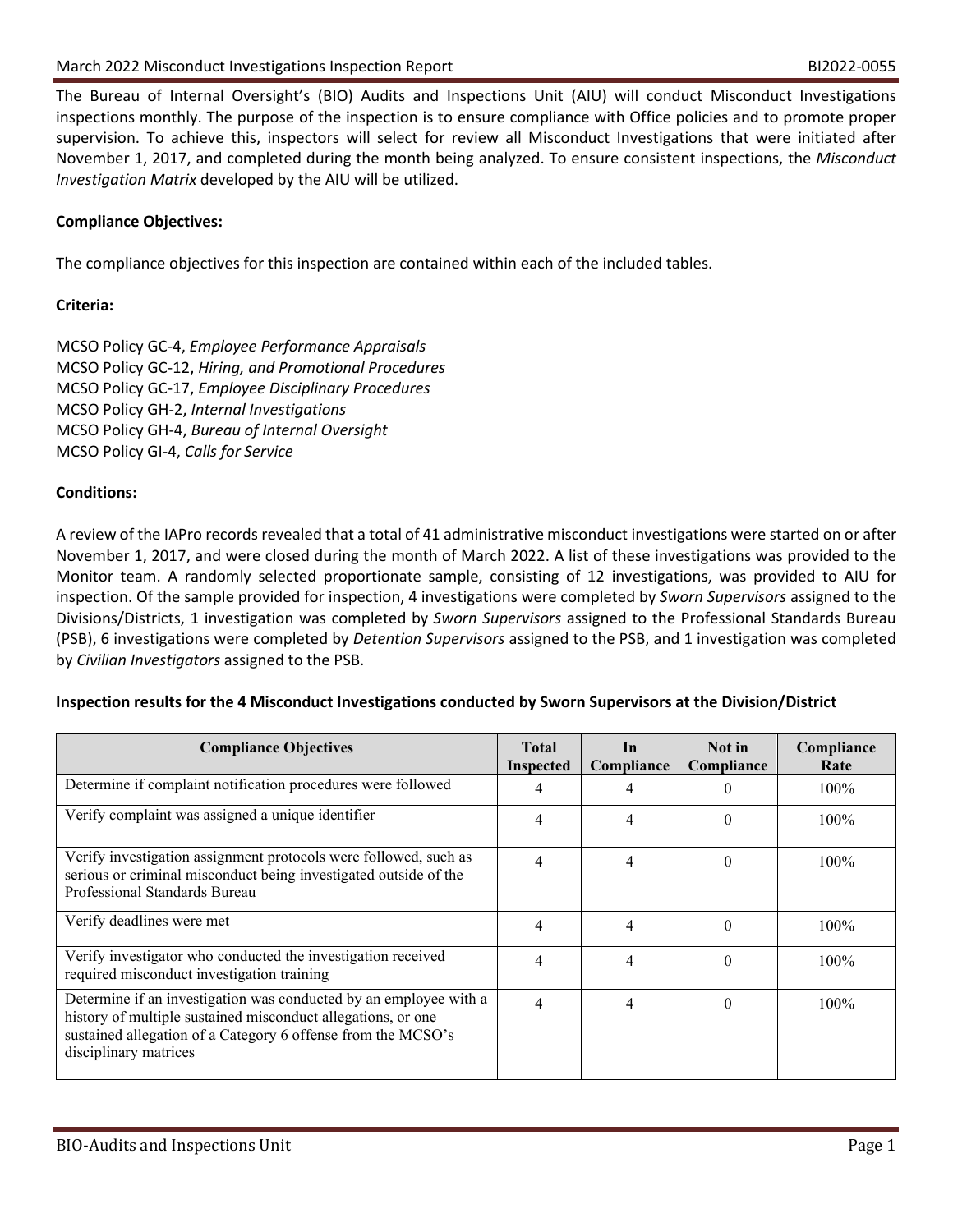## March 2022 Misconduct Investigations Inspection Report **BI2022-0055** BI2022-0055

| Determine if an investigation was conducted by an employee who<br>was named as a principal or witness in any investigation of the<br>underlying incident                              | 4  | 4                        | $\theta$ | $100\%$ |
|---------------------------------------------------------------------------------------------------------------------------------------------------------------------------------------|----|--------------------------|----------|---------|
| Determine if an investigation was conducted of a superior Officer<br>within the internal affairs investigators' chain of command.                                                     | 4  | 4                        | $\Omega$ | 100%    |
| Determine if interviews were audio and video recorded                                                                                                                                 | 4  | 4                        | $\Omega$ | 100%    |
| Determine if the investigative report was reviewed by the<br>appropriate personnel                                                                                                    | 4  | 4                        | $\Omega$ | 100%    |
| Determine if an employee was promoted or received a salary<br>increase while named as a principal in an ongoing misconduct<br>investigation absent the required written justification | 4  | $\overline{\mathcal{A}}$ | $\Omega$ | $100\%$ |
| Determine if a final finding was reached on a misconduct allegation                                                                                                                   | 4  | 4                        | $\Omega$ | 100%    |
| Determine if an employee's disciplinary history was documented                                                                                                                        | 4  | 4                        | $\Omega$ | $100\%$ |
| Determine if an explanation was provided for any discipline<br>imposed inconsistently with the disciplinary matrix                                                                    | 4  | 4                        | $\Omega$ | 100%    |
| <b>Overall Compliance for Misconduct Investigations conducted</b><br>at the Division/District                                                                                         | 56 | 56                       | 0        | 100%    |

# **Inspection results for the 1 Misconduct Investigation conducted by Sworn Supervisors at the PSB**

| <b>Compliance Objectives</b>                                                                                                                                                                                               | <b>Total</b><br><b>Inspected</b> | In<br>Compliance | Not in<br>Compliance | Compliance<br>Rate |
|----------------------------------------------------------------------------------------------------------------------------------------------------------------------------------------------------------------------------|----------------------------------|------------------|----------------------|--------------------|
| Determine if complaint notification procedures were followed                                                                                                                                                               | 1                                |                  | $\theta$             | 100%               |
| Verify complaint was assigned a unique identifier                                                                                                                                                                          | 1                                |                  | $\theta$             | 100%               |
| Verify investigation assignment protocols were followed, such as<br>serious or criminal misconduct being investigated outside of the<br>Professional Standards Bureau                                                      | 1                                | 1                | $\theta$             | 100%               |
| Verify deadlines were met                                                                                                                                                                                                  |                                  |                  | $\Omega$             | 100%               |
| Verify investigator who conducted the investigation received<br>required misconduct investigation training                                                                                                                 | 1                                | 1                | $\Omega$             | 100%               |
| Determine if an investigation was conducted by an employee with a<br>history of multiple sustained misconduct allegations, or one<br>sustained allegation of a Category 6 offense from the MCSO's<br>disciplinary matrices | $\mathbf{1}$                     |                  | $\Omega$             | 100%               |
| Determine if an investigation was conducted by an employee who<br>was named as a principal or witness in any investigation of the<br>underlying incident                                                                   | 1                                |                  | $\Omega$             | 100%               |
| Determine if an investigation was conducted of a superior Officer<br>within the internal affairs investigators' chain of command.                                                                                          | 1                                |                  | $\Omega$             | 100%               |
| Determine if interviews were audio and video recorded                                                                                                                                                                      | 1                                | 1                | $\theta$             | 100%               |
| Determine if the investigative report was reviewed by the<br>appropriate personnel                                                                                                                                         | 1                                | 1                | $\theta$             | 100%               |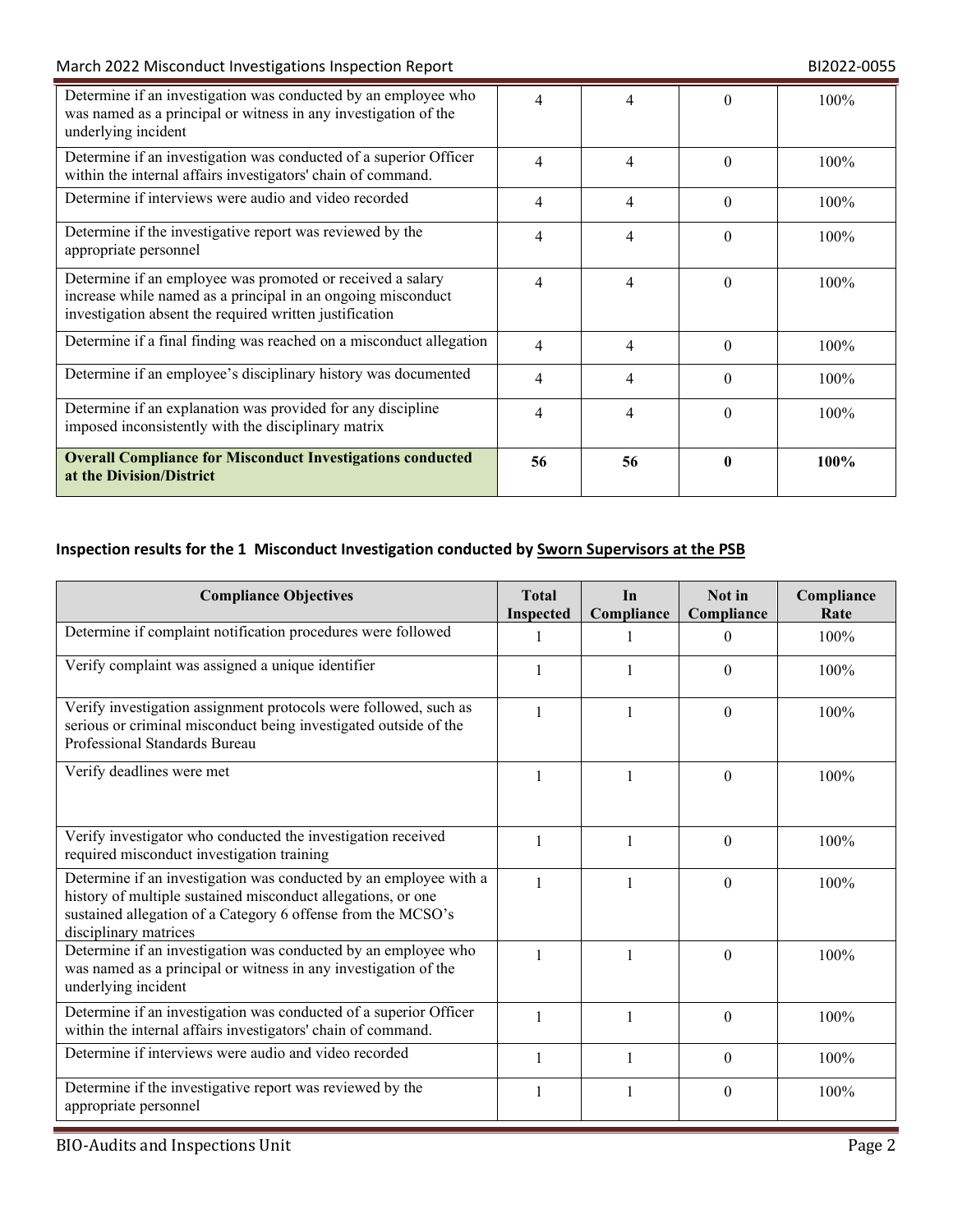| Determine if an employee was promoted or received a salary<br>increase while named as a principal in an ongoing misconduct<br>investigation absent the required written justification |    |    | 100%    |
|---------------------------------------------------------------------------------------------------------------------------------------------------------------------------------------|----|----|---------|
| Determine if a final finding was reached on a misconduct allegation                                                                                                                   |    |    | $100\%$ |
| Determine if an employee's disciplinary history was documented                                                                                                                        |    |    | 100%    |
| Determine if an explanation was provided for any discipline<br>imposed inconsistently with the disciplinary matrix                                                                    |    |    | $100\%$ |
| <b>Overall Compliance for Misconduct Investigations conducted</b><br>by the Sworn Personnel at the PSB                                                                                | 14 | 14 | 100%    |

# **Inspection results for the 6 Misconduct Investigations conducted by Detention Supervisors at the PSB.**

| <b>Compliance Objectives</b>                                                                                                                                                                                               |   | In<br>Compliance | Not in<br>Compliance | Compliance<br>Rate |
|----------------------------------------------------------------------------------------------------------------------------------------------------------------------------------------------------------------------------|---|------------------|----------------------|--------------------|
| Determine if complaint notification procedures were followed                                                                                                                                                               | 6 | 6                | $\theta$             | 100%               |
| Verify complaint was assigned a unique identifier                                                                                                                                                                          |   | 6                | $\theta$             | 100%               |
| Verify investigation assignment protocols were followed, such as<br>serious or criminal misconduct being investigated outside of the<br>Professional Standards Bureau                                                      | 6 | 6                | $\Omega$             | 100%               |
| Verify deadlines were met                                                                                                                                                                                                  | 6 | 5                | $\mathbf{1}$         | 83.33%             |
| Verify investigator who conducted the investigation received<br>required misconduct investigation training                                                                                                                 | 6 | 6                | $\Omega$             | 100%               |
| Determine if an investigation was conducted by an employee with a<br>history of multiple sustained misconduct allegations, or one<br>sustained allegation of a Category 6 offense from the MCSO's<br>disciplinary matrices | 6 | 6                | $\theta$             | 100%               |
| Determine if an investigation was conducted by an employee who<br>was named as a principal or witness in any investigation of the<br>underlying incident                                                                   | 6 | 6                | $\theta$             | 100%               |
| Determine if an investigation was conducted of a superior Officer<br>within the internal affairs investigators' chain of command.                                                                                          | 6 | 6                | $\theta$             | 100%               |
| Determine if interviews were audio and video recorded                                                                                                                                                                      | 6 | 6                | $\theta$             | 100%               |
| Determine if the investigative report was reviewed by the<br>appropriate personnel                                                                                                                                         | 6 | 6                | $\theta$             | 100%               |
| Determine if an employee was promoted or received a salary<br>increase while named as a principal in an ongoing misconduct<br>investigation absent the required written justification                                      | 6 | 6                | $\theta$             | 100%               |
| Determine if a final finding was reached on a misconduct allegation                                                                                                                                                        | 6 | 6                | $\Omega$             | 100%               |
| Determine if an employee's disciplinary history was documented                                                                                                                                                             | 6 | 6                | $\boldsymbol{0}$     | 100%               |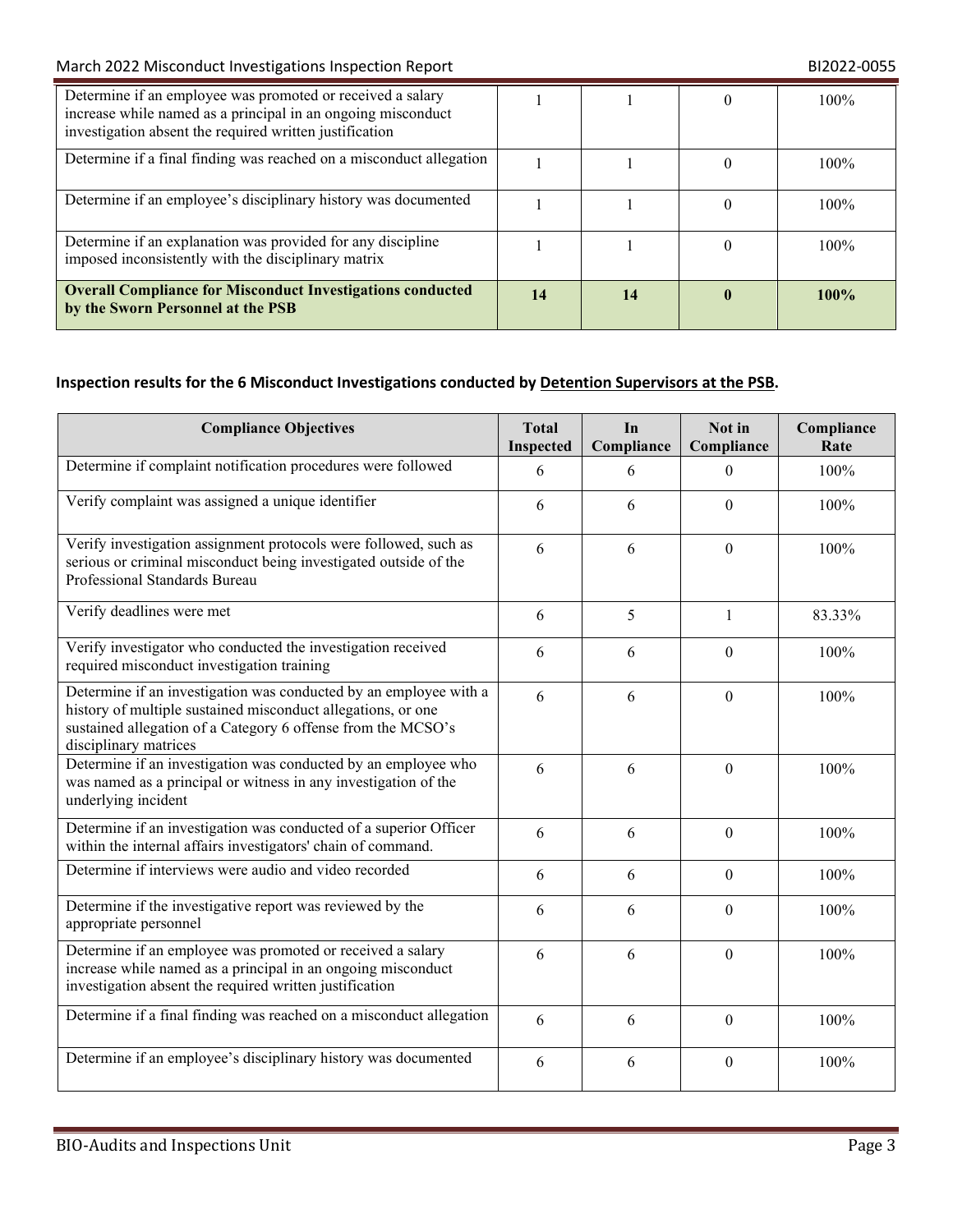## March 2022 Misconduct Investigations Inspection Report **BI2022-0055** BI2022-0055

| Determine if an explanation was provided for any discipline<br>imposed inconsistently with the disciplinary matrix |    |  | 100%   |
|--------------------------------------------------------------------------------------------------------------------|----|--|--------|
| <b>Overall Compliance for Misconduct Investigations conducted</b><br>by Detention Personnel at the PSB             | 84 |  | 98.81% |

# **Inspection results for the 1 Misconduct Investigation conducted by Civilian Investigators at the PSB**

| <b>Compliance Objectives</b>                                                                                                                                                                                               |                           | In<br>Compliance | Not in<br>Compliance | Compliance<br>Rate |
|----------------------------------------------------------------------------------------------------------------------------------------------------------------------------------------------------------------------------|---------------------------|------------------|----------------------|--------------------|
| Determine if complaint notification procedures were followed                                                                                                                                                               | Inspected<br>$\mathbf{1}$ | $\mathbf{1}$     | $\theta$             | 100%               |
| Verify complaint was assigned a unique identifier                                                                                                                                                                          | $\mathbf{1}$              | $\mathbf{1}$     | $\mathbf{0}$         | 100%               |
| Verify investigation assignment protocols were followed, such as<br>serious or criminal misconduct being investigated outside of the<br>Professional Standards Bureau                                                      | $\mathbf{1}$              | $\mathbf{1}$     | $\theta$             | 100%               |
| Verify deadlines were met                                                                                                                                                                                                  | $\mathbf{1}$              | $\mathbf{1}$     | $\theta$             | 100%               |
| Verify investigator who conducted the investigation received<br>required misconduct investigation training                                                                                                                 | 1                         | $\mathbf{1}$     | $\theta$             | 100%               |
| Determine if an investigation was conducted by an employee with a<br>history of multiple sustained misconduct allegations, or one<br>sustained allegation of a Category 6 offense from the MCSO's<br>disciplinary matrices | $\mathbf{1}$              | $\mathbf{1}$     | $\theta$             | 100%               |
| Determine if an investigation was conducted by an employee who<br>was named as a principal or witness in any investigation of the<br>underlying incident                                                                   | $\mathbf{1}$              | $\mathbf{1}$     | $\mathbf{0}$         | 100%               |
| Determine if an investigation was conducted of a superior Officer<br>within the internal affairs investigators' chain of command.                                                                                          | $\mathbf{1}$              | $\mathbf{1}$     | $\mathbf{0}$         | 100%               |
| Determine if interviews were audio and video recorded                                                                                                                                                                      | $\mathbf{1}$              | $\mathbf{1}$     | $\boldsymbol{0}$     | 100%               |
| Determine if the investigative report was reviewed by the<br>appropriate personnel                                                                                                                                         | $\mathbf{1}$              | $\mathbf{1}$     | $\theta$             | 100%               |
| Determine if an employee was promoted or received a salary<br>increase while named as a principal in an ongoing misconduct<br>investigation absent the required written justification                                      | $\mathbf{1}$              | $\mathbf{1}$     | $\mathbf{0}$         | 100%               |
| Determine if a final finding was reached on a misconduct allegation                                                                                                                                                        | $\mathbf{1}$              | $\mathbf{1}$     | $\mathbf{0}$         | 100%               |
| Determine if an employee's disciplinary history was documented                                                                                                                                                             | $\mathbf{1}$              | $\mathbf{1}$     | $\theta$             | 100%               |
| Determine if an explanation was provided for any discipline<br>imposed inconsistently with the disciplinary matrix                                                                                                         | $\mathbf{1}$              | $\mathbf{1}$     | $\theta$             | 100%               |
| <b>Overall Compliance for Misconduct Investigations conducted</b><br>by the Sworn Personnel at the PSB                                                                                                                     | 14                        | 14               | $\bf{0}$             | 100%               |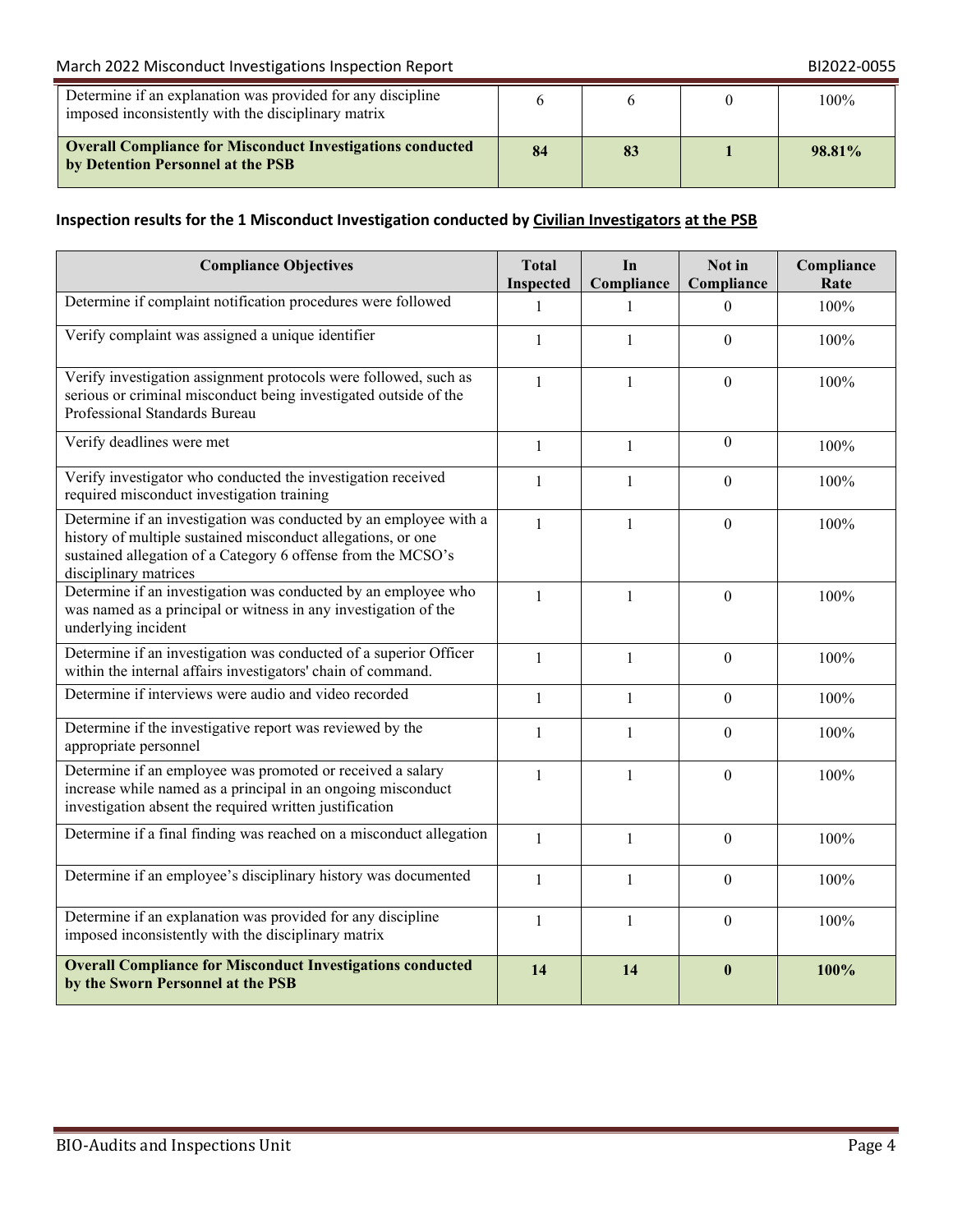#### **Compliance for March 2022:**

| <b>Compliance Rate by Identified Personnel</b>                | <b>Compliance Rate</b> |
|---------------------------------------------------------------|------------------------|
| Sworn Personnel at the Division/District Level                | 100%                   |
| Sworn Personnel at the Professional Standards Bureau          | 100%                   |
| Detention Personnel at the Professional Standards Bureau      | 98.81%                 |
| Civilian Investigators at the Professional Standards Bureau   | 100%                   |
| <b>Overall Compliance for March Misconduct Investigations</b> | 99.40%                 |

The following deficiencies were identified during the inspection and a BIO Action Form is requested from the affected division.

| <b>IA Number</b>                                                                                                                                                  | <b>Employee</b>                                                                      | Current<br><b>Assignment</b>        | <b>Current Division Commander</b>                                                                                 |  |  |
|-------------------------------------------------------------------------------------------------------------------------------------------------------------------|--------------------------------------------------------------------------------------|-------------------------------------|-------------------------------------------------------------------------------------------------------------------|--|--|
| IA2018-0296                                                                                                                                                       | Sergeant                                                                             | <b>PSB</b>                          | Captain                                                                                                           |  |  |
|                                                                                                                                                                   |                                                                                      | <b>Deficiency</b>                   |                                                                                                                   |  |  |
| <b>Verify deadlines were met:</b>                                                                                                                                 |                                                                                      |                                     |                                                                                                                   |  |  |
|                                                                                                                                                                   | The investigation exceeded the 180-day timeline.                                     |                                     |                                                                                                                   |  |  |
|                                                                                                                                                                   | was provided to the principal after the investigation's 180-day due date had passed. |                                     | Documents in the IAPro Case file indicate that the Request for Investigative Extension memorandum dated 10/13/21, |  |  |
| Reference: MCSO Policy GH-2, Subsection 8.D.                                                                                                                      |                                                                                      |                                     |                                                                                                                   |  |  |
| <b>IA Number</b>                                                                                                                                                  | <b>Employee</b>                                                                      | <b>Current</b><br><b>Assignment</b> | <b>Current Division Commander</b>                                                                                 |  |  |
| IA2018-0296                                                                                                                                                       | Sergeant*                                                                            | N/A                                 | N/A                                                                                                               |  |  |
| <b>Deficiency</b>                                                                                                                                                 |                                                                                      |                                     |                                                                                                                   |  |  |
| Verify deadlines were met:                                                                                                                                        |                                                                                      |                                     |                                                                                                                   |  |  |
| The investigation exceeded the 180-day timeline.                                                                                                                  |                                                                                      |                                     |                                                                                                                   |  |  |
| Records found in the IAPro Case file indicate that the Request for Investigative Extension memorandum dated 9/9/19<br>was only provided to 3 of the 4 Principals. |                                                                                      |                                     |                                                                                                                   |  |  |
| Reference: MCSO Policy GH-2, Subsection 8.D.                                                                                                                      |                                                                                      |                                     |                                                                                                                   |  |  |
| *As the responsible employee is no longer employed by MCSO, NO BIO Action Form is requested.                                                                      |                                                                                      |                                     |                                                                                                                   |  |  |

Unless stated above, there are no prior BIO Action Forms similar in nature or supervisor notes addressing the identified deficiency.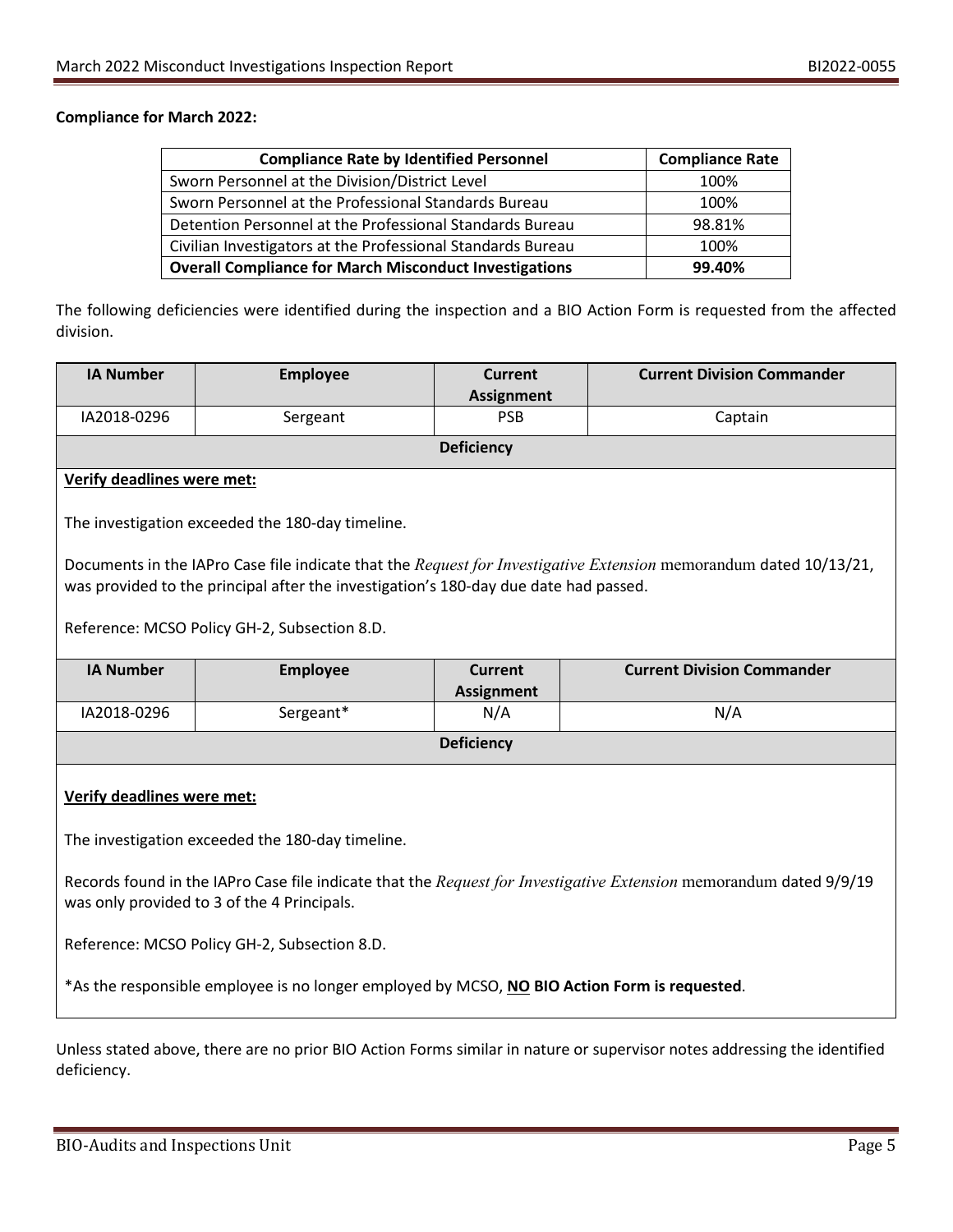Below is the historical comparison of compliance for Misconduct Investigations conducted by sworn supervisors at the Districts/Divisions:



Below is the historical comparison of compliance for Misconduct Investigations conducted by sworn personnel at the Professional Standards Bureau:

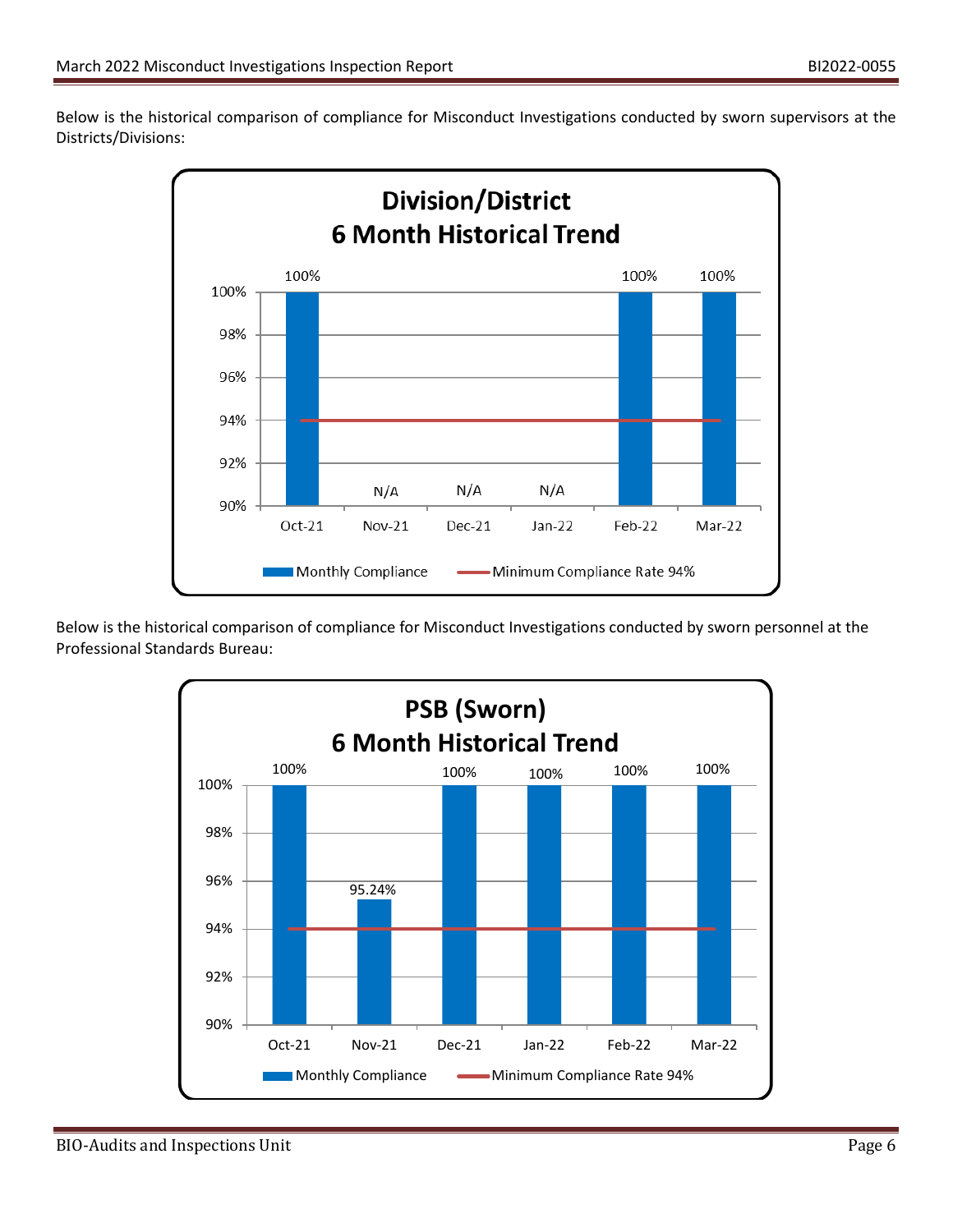Below is the historical comparison of compliance for Misconduct Investigations conducted by detention personnel at the Professional Standards Bureau:



Below is the historical comparison of compliance for Misconduct Investigations conducted by civilian investigators at the Professional Standards Bureau: